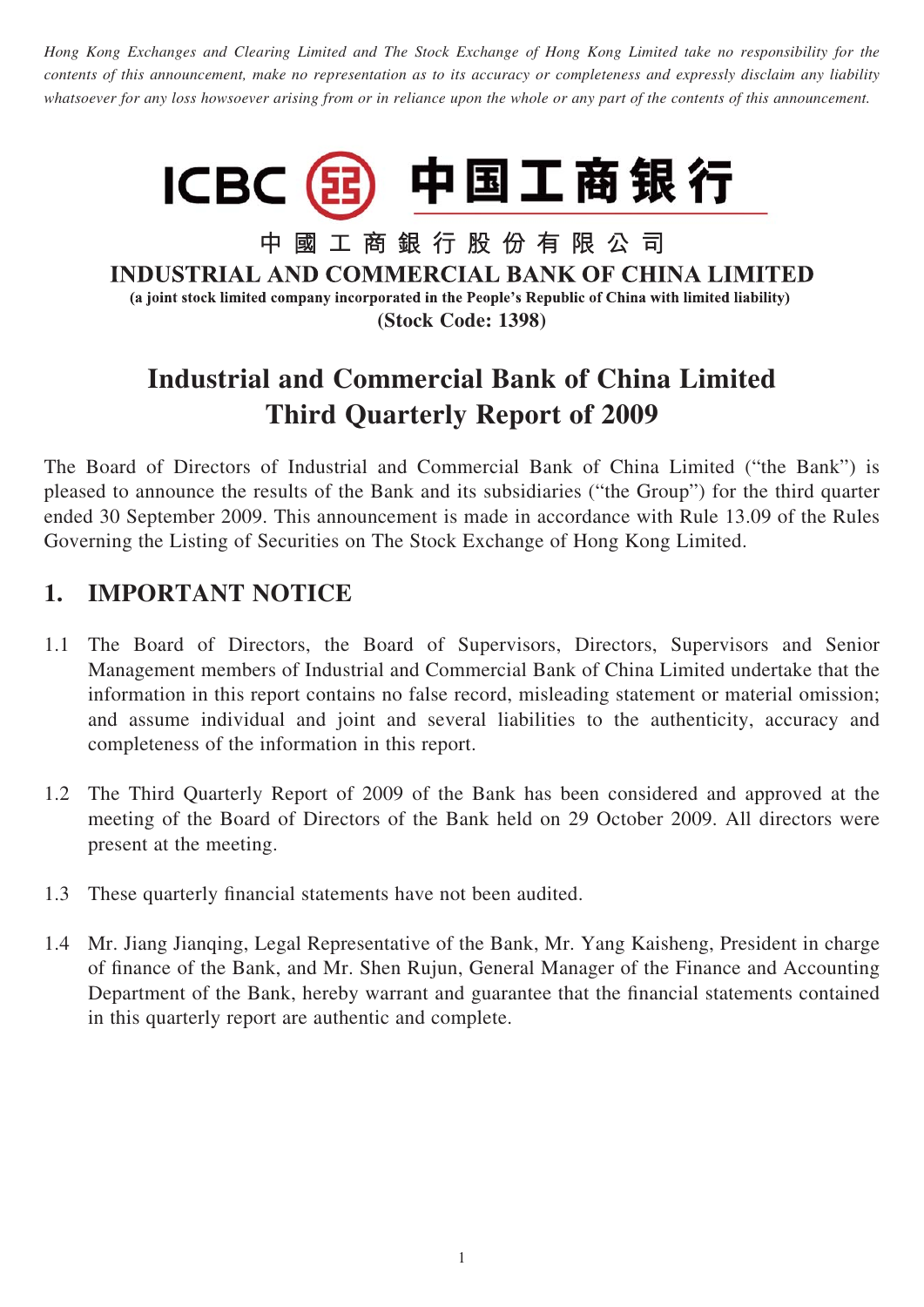# **2. CORPORATE INFORMATION**

#### **2.1 Basic information**

| A share:                                     |                                              |
|----------------------------------------------|----------------------------------------------|
| Stock name                                   | 工商銀行                                         |
| Stock code                                   | 601398                                       |
| Stock exchange on which shares<br>are listed | Shanghai Stock Exchange                      |
| H share:                                     |                                              |
| Stock name                                   | <b>ICBC</b>                                  |
| Stock code                                   | 1398                                         |
| Stock exchange on which shares<br>are listed | The Stock Exchange of Hong Kong Limited      |
| Board Secretary, Company Secretary:          |                                              |
| Name                                         | Gu Shu                                       |
| Address                                      | No.55 Fuxingmennei Avenue, Xicheng District, |
|                                              | Beijing, People's Republic of China          |
|                                              | (Postal code: 100140)                        |
| Telephone                                    | 86-10-66108608                               |
| Facsimile                                    | 86-10-66106139                               |
| E-mail                                       | ir@icbc.com.cn                               |

#### 2.2 Major accounting data and financial indicators

### 2.2.1 Major accounting data and financial indicators prepared in accordance with International *Financial Reporting Standards ("IFRSs")*

*(In RMB millions, unless otherwise specified)* 

|                               | 30 September 2009 31 December 2008 |           | Change $(\% )$ |
|-------------------------------|------------------------------------|-----------|----------------|
| Total assets                  | 11,669,655                         | 9,757,146 | 19.60          |
| Total loans and advances to   |                                    |           |                |
| customers                     | 5,580,469                          | 4,571,994 | 22.06          |
| Allowance for impairment      |                                    |           |                |
| losses of loans               | 138,771                            | 135,983   | 2.05           |
| Net investment in securities  | 3,362,862                          | 3,048,310 | 10.32          |
| <b>Total liabilities</b>      | 11,019,227                         | 9,150,516 | 20.42          |
| Due to customers              | 9,750,836                          | 8,223,446 | 18.57          |
| Due to banks and other        |                                    |           |                |
| financial institutions        | 964,136                            | 646,254   | 49.19          |
| Equity attributable to equity |                                    |           |                |
| holders of the parent         |                                    |           |                |
| company                       | 645,731                            | 602,675   | 7.14           |
| Net assets per share (in RMB) | 1.93                               | 1.80      | 7.22           |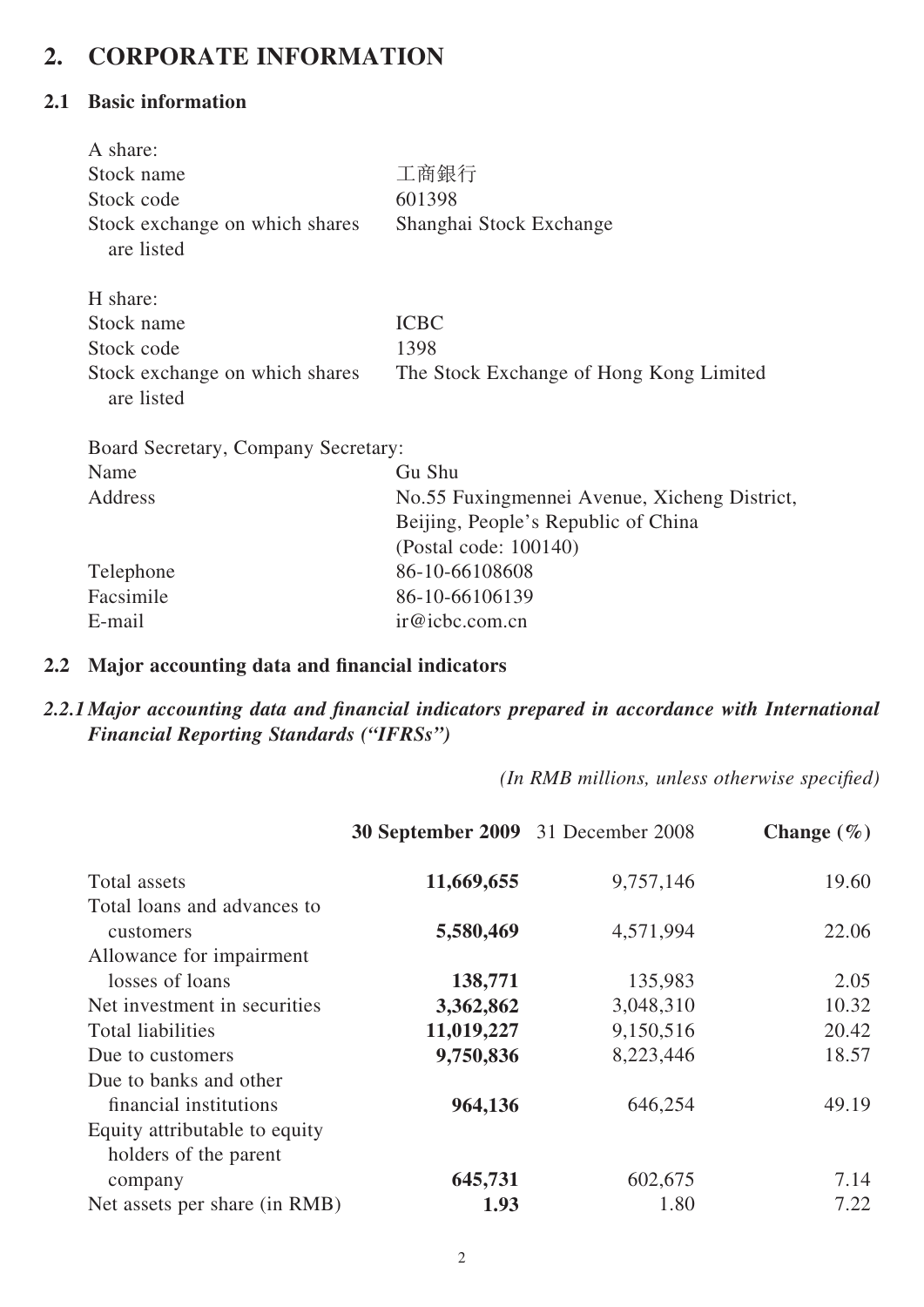|                                                            |                     | <b>Nine months ended</b><br>30 September 2009                                     | <b>Change as</b><br>compared to the<br>same period of<br>last year $(\% )$                |
|------------------------------------------------------------|---------------------|-----------------------------------------------------------------------------------|-------------------------------------------------------------------------------------------|
| Net cash flow from operating<br>activities                 |                     | 342,196                                                                           | 326.45                                                                                    |
| Net cash flow per share from<br>operating activities       |                     |                                                                                   |                                                                                           |
| (in RMB)                                                   |                     | 1.02                                                                              | 325.00                                                                                    |
|                                                            | <b>Three months</b> | ended Nine months ended<br>30 September 2009 30 September 2009 percentage points) | <b>Change as</b><br>compared to the<br>same period of<br>last year <sup>(1)</sup> $(\%$ , |
| Profit after tax                                           | 33,820              | 100,544                                                                           | 19.94                                                                                     |
| Net profit attributable to equity<br>holders of the parent |                     |                                                                                   |                                                                                           |
| company<br>Basic earnings per share                        | 33,595              | 100,019                                                                           | 19.14                                                                                     |
| (in RMB)                                                   | 0.10                | 0.30                                                                              | 11.11                                                                                     |
| Diluted earnings per share                                 |                     |                                                                                   |                                                                                           |
| (in RMB)<br>Return on weighted average                     | 0.10                | 0.30                                                                              | 11.11<br>An increase of 0.34                                                              |
| equity $(\%)$                                              | 5.33                | 15.79                                                                             | percentage point                                                                          |

*Note:* (1) "Change as compared to the same period of last year" refers to the comparison between relevant financial indicators for the three months ended 30 September 2009 and those for the three months ended 30 September 2008.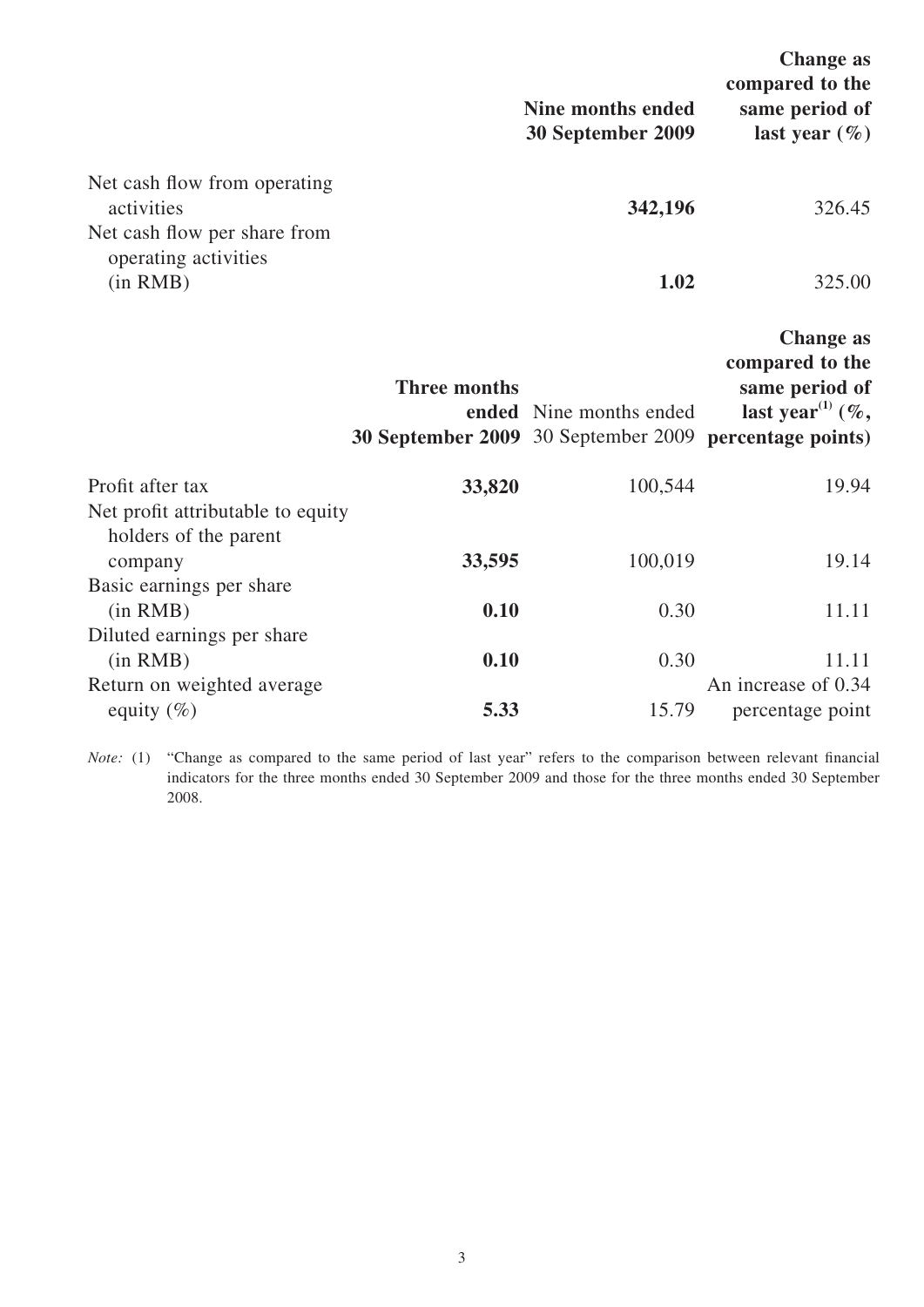*2.2.2 Reconciliation between IFRSs and Generally Accepted Accounting Principles of the People's Republic of China ("PRC GAAP") on net profit attributable to equity holders of the parent company for the reporting period ended 30 September 2009 and equity attributable to equity holders of the parent company as at the end of the reporting period*

*(In RMB millions)*

|                                                                                                  | Nine months ended<br>30 September 2009 |
|--------------------------------------------------------------------------------------------------|----------------------------------------|
| Net profit attributable to equity holders of the parent company<br>under PRC GAAP                | 99,908                                 |
| Adjustment for:<br>Adjustment of revaluation surplus on assets disposed of                       | <b>111</b>                             |
| Net profit attributable to equity holders of the parent company<br>under IFRSs                   | 100,019                                |
|                                                                                                  | (In RMB millions)                      |
|                                                                                                  | 30 September 2009                      |
| Equity attributable to equity holders of the parent company<br>under PRC GAAP<br>Adjustment for: | 646,210                                |
| Reversal of revaluation surplus                                                                  | (479)                                  |
| Equity attributable to equity holders of the parent company<br>under IFRSs                       | 645,731                                |

*Note:* During the Group's restructuring, the Group performed revaluation on certain assets pursuant to relevant requirements, with the revaluation surplus recognized in the capital reserve in the financial statements prepared under PRC GAAP. Under IFRSs, certain assets were carried at cost and the revaluation surplus was reversed. Under IFRSs, upon disposal or when such assets are impaired, disposal gain or loss or impairment loss is adjusted by the revaluation surplus previously reversed. In addition, for the available-for-sale equity investments included in these assets, when they meet the specific conditions to be measured at fair value under IFRSs, the abovementioned revaluation surplus would be adjusted to the investment revaluation reserve.

#### **2.3 Number of shareholders and particulars of shareholding of the top 10 shareholders not subject to restriction on sales as at the end of the reporting period**

#### *2.3.1 Number of shareholders*

As at the end of the reporting period, the Bank had a total number of 1,456,302 shareholders, including 168,293 holders of H shares and 1,288,009 holders of A shares.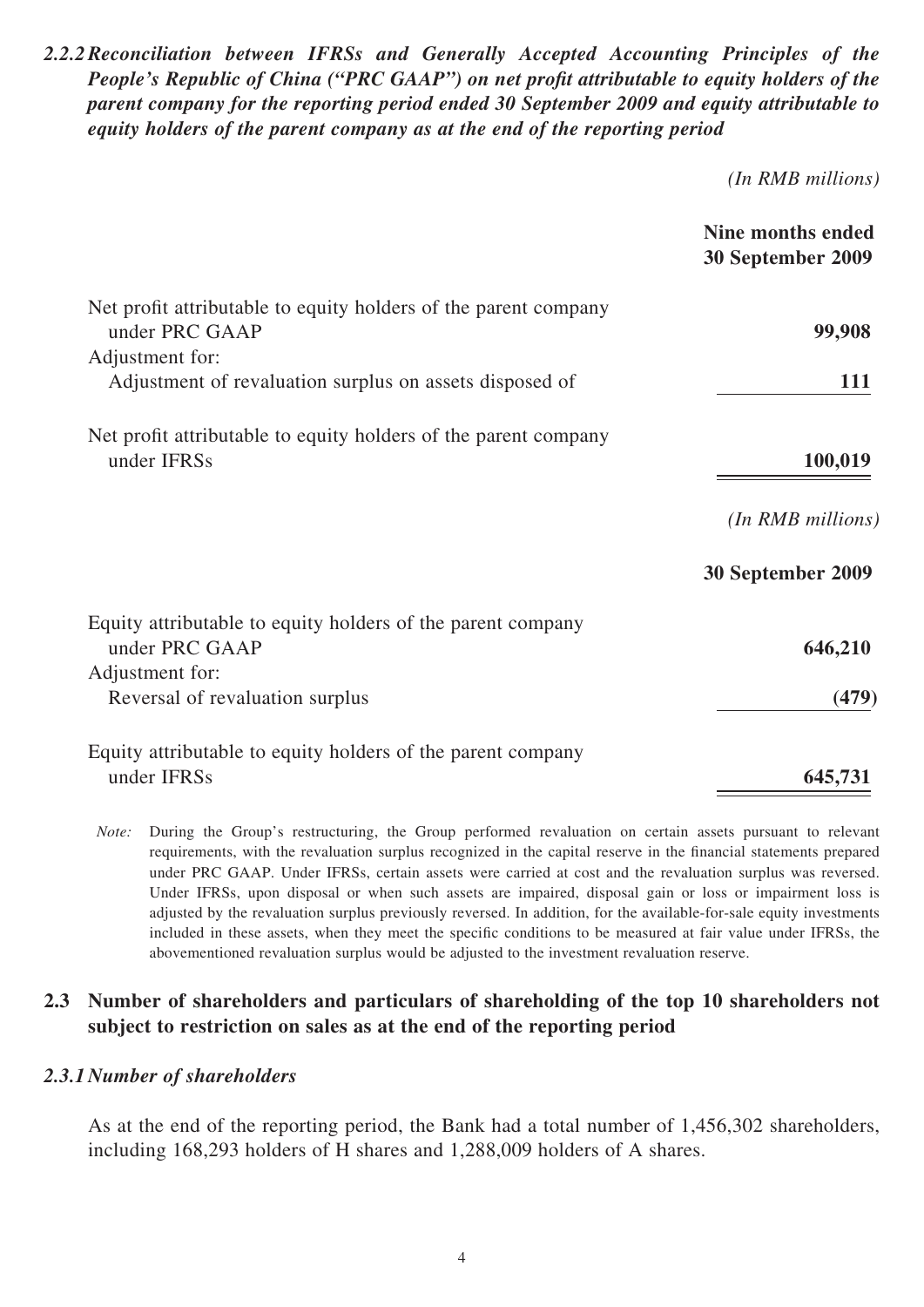#### 2.3.2 Particulars of shareholding of the top 10 shareholders of the Bank (particulars of *shareholding of H share holders were based on the number of shares set out in the Bank's register of shareholders maintained at the H share registrar)*

*Number of shareholders and particulars of shareholding*

*Unit: Share*

#### Total number of shareholders 1,456,302 (number of holders of A shares and H shares on the register of shareholders as at 30 September 2009)

Particulars of shareholding of the top 10 shareholders (the following data are based on the register of shareholders as at 30 September 2009)

|                                                                                                                  |                         |          |                    |                                                | Number of<br>shares subject | Number of<br>pledged or |
|------------------------------------------------------------------------------------------------------------------|-------------------------|----------|--------------------|------------------------------------------------|-----------------------------|-------------------------|
|                                                                                                                  | Nature of               | Type of  |                    | Shareholding Total number of to restriction on |                             | locked-up               |
| Name of shareholder                                                                                              | shareholder             | shares   | percentage $(\% )$ | shares held                                    | sales                       | shares                  |
| Central Huijin Investment<br>Ltd. <sup>(1)</sup>                                                                 | State-owned             | A shares | 35.4               | 118,316,716,139                                | 118,006,174,032             | None                    |
| Ministry of Finance of the<br>People's Republic of China                                                         | State-owned             | A shares | 35.3               | 118,006,174,032                                | 118,006,174,032             | None                    |
| <b>HKSCC Nominees Limited</b>                                                                                    | Foreign corporation     | H shares | 15.3               | 51,271,205,195                                 | $\theta$                    | Unknown                 |
| National Council for Social<br>Security Fund                                                                     | Other domestic entities | H shares | 4.2                | 14, 102, 149, 559                              | 7,051,074,780               | None                    |
| The Goldman Sachs Group,<br>Inc.                                                                                 | Foreign corporation     | H shares | 3.9                | 13,180,811,324                                 | 13,180,811,324              | None                    |
| <b>ALLIANZ</b><br><b>INVESTMENTS III</b><br>LUXEMBOURG SARL <sup>(2)</sup>                                       | Foreign corporation     | H shares | 1.0                | 3,216,300,508                                  | 3,216,300,508               | None                    |
| American Express Company                                                                                         | Foreign corporation     | H shares | 0.2                | 638,061,117                                    | 638,061,117                 | None                    |
| China Huarong Asset<br><b>Management Corporation</b>                                                             | Other domestic entities | A shares | 0.1                | 480,769,000                                    | $\mathbf{0}$                | None                    |
| China Life Insurance<br>Company Limited -<br>Traditional — Ordinary<br>insurance products —<br>$005L - CTO01$ Hu | Other domestic entities | A shares | 0.1                | 389, 334, 216                                  | $\mathbf{0}$                | None                    |
| E-Fund 50 Index Securities<br><b>Investment Fund</b>                                                             | Other domestic entities | A shares | 0.1                | 354,007,659                                    | $\mathbf{0}$                | None                    |

- *Note:* (1) Since 23 September 2008, Central Huijin Investment Ltd. has increased its shareholding in the Bank by acquiring shares through the Shanghai Stock Exchange Trading System, and as at 30 September 2009, Central Huijin Investment Ltd. has increased holdings of the Bank's A shares by 310,542,107 shares accumulatively, accounting for approximately 0.093% of the total issued share capital of the Bank.
	- (2) ALLIANZ INVESTMENTS III LUXEMBOURG SARL is a wholly owned subsidiary of Allianz Group, through which Allianz Group holds the shares of the Bank.
	- (3) The Bank is not aware of any connections between the above shareholders or whether they are parties acting in concert.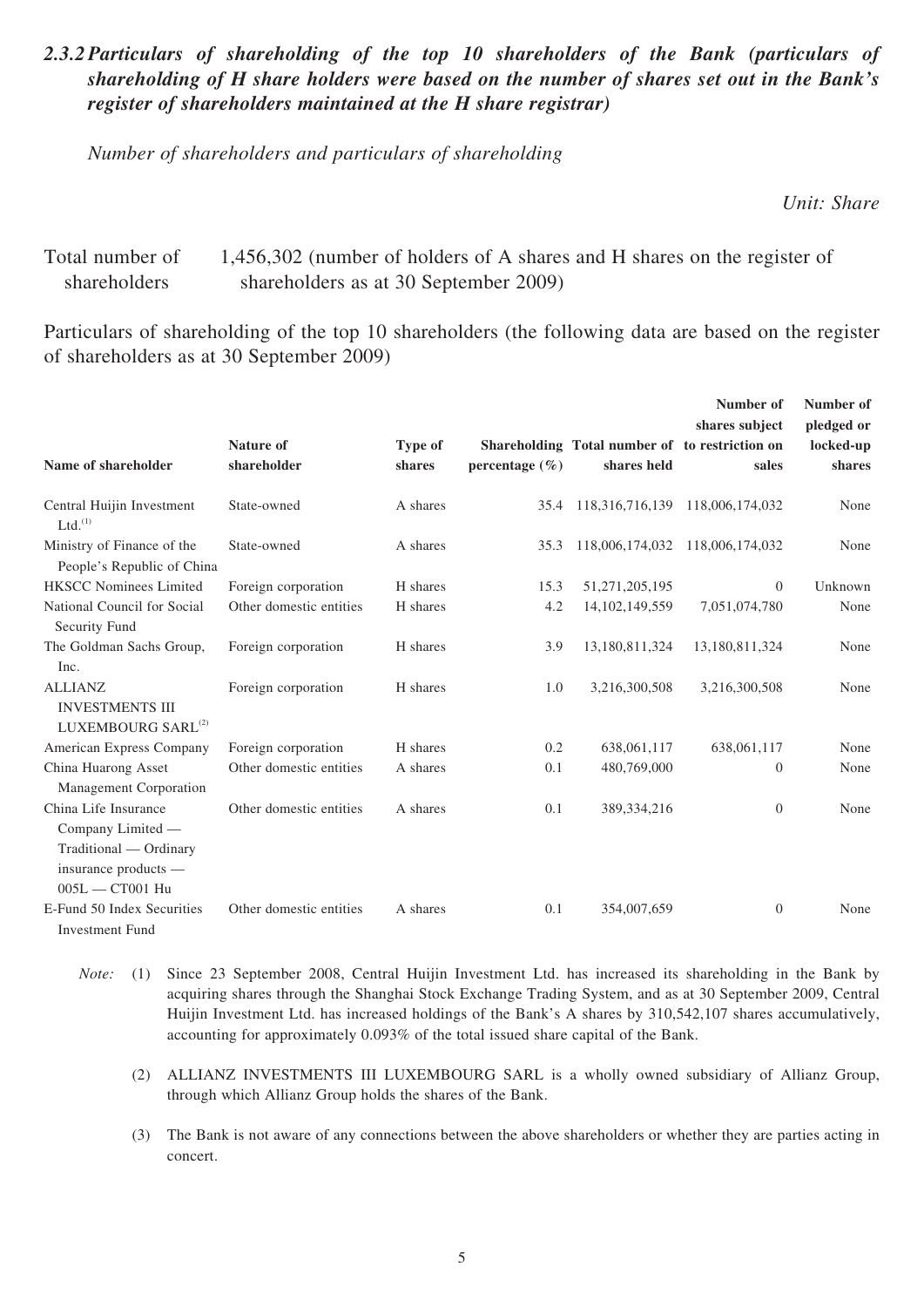*Particulars of shareholding of the top 10 shareholders not subject to restriction on sales (the following data are based on the register of shareholders as at 30 September 2009)*

*Unit: Share*

|                                                          | <b>Number of shares</b>                |                       |
|----------------------------------------------------------|----------------------------------------|-----------------------|
| Name of shareholder                                      | not subject to<br>restriction on sales | <b>Type of shares</b> |
| <b>HKSCC Nominees Limited</b>                            | 51, 271, 205, 195                      | H shares              |
| China Huarong Asset Management Corporation               | 480,769,000                            | A shares              |
| China Life Insurance Company Limited —                   |                                        |                       |
| Traditional — Ordinary insurance products —              |                                        |                       |
| $005L - CTO01$ Hu                                        | 389, 334, 216                          | A shares              |
| E-Fund 50 Index Securities Investment Fund               | 354,007,659                            | A shares              |
| China Life Insurance Company Limited —                   |                                        |                       |
| Dividend distribution — Personal dividend —              |                                        |                       |
| $005L - FH002$ Hu                                        | 346,466,653                            | A shares              |
| Central Huijin Investment Ltd.                           | 310,542,107                            | A shares              |
| Fortune SGAM Industrial Selected Stock Securities        |                                        |                       |
| <b>Investment Fund</b>                                   | 249,429,026                            | A shares              |
| China AMC Return Fund                                    | 225,270,284                            | A shares              |
| <b>Greatwall Brand Prime Stock Securities Investment</b> |                                        |                       |
| Fund                                                     | 193,677,453                            | A shares              |
| Dongfeng Motor Corporation                               | 160,256,000                            | A shares              |
| <b>Capital Airports Holding Company</b>                  | 160,256,000                            | A shares              |

*Note:* The Bank is not aware of any connections between the above shareholders or whether they are parties acting in concert.

# **3. BRIEF ANALYSIS ON OVERALL OPERATING ACTIVITIES IN THE THIRD QUARTER**

(The financial data herein are presented in RMB unless otherwise indicated.)

Set out below are the highlights of the operating results of the Group for the reporting period:

Profit after tax amounted to RMB100,544 million, representing an increase of 8.02% over the same period of last year. Net interest income was RMB178,249 million, representing a decrease of 9.42% over the same period of last year, principally due to relatively low benchmark interest rates and the substantial decrease in interest rates in financial markets as compared to the same period of last year. Net fee and commission income was RMB41,061 million, representing an increase of 18.73% over the same period of last year. Net profit attributable to equity holders of the parent company was RMB100,019 million, representing an increase of 7.86% over the same period of last year. Cost to income ratio was 31.13%.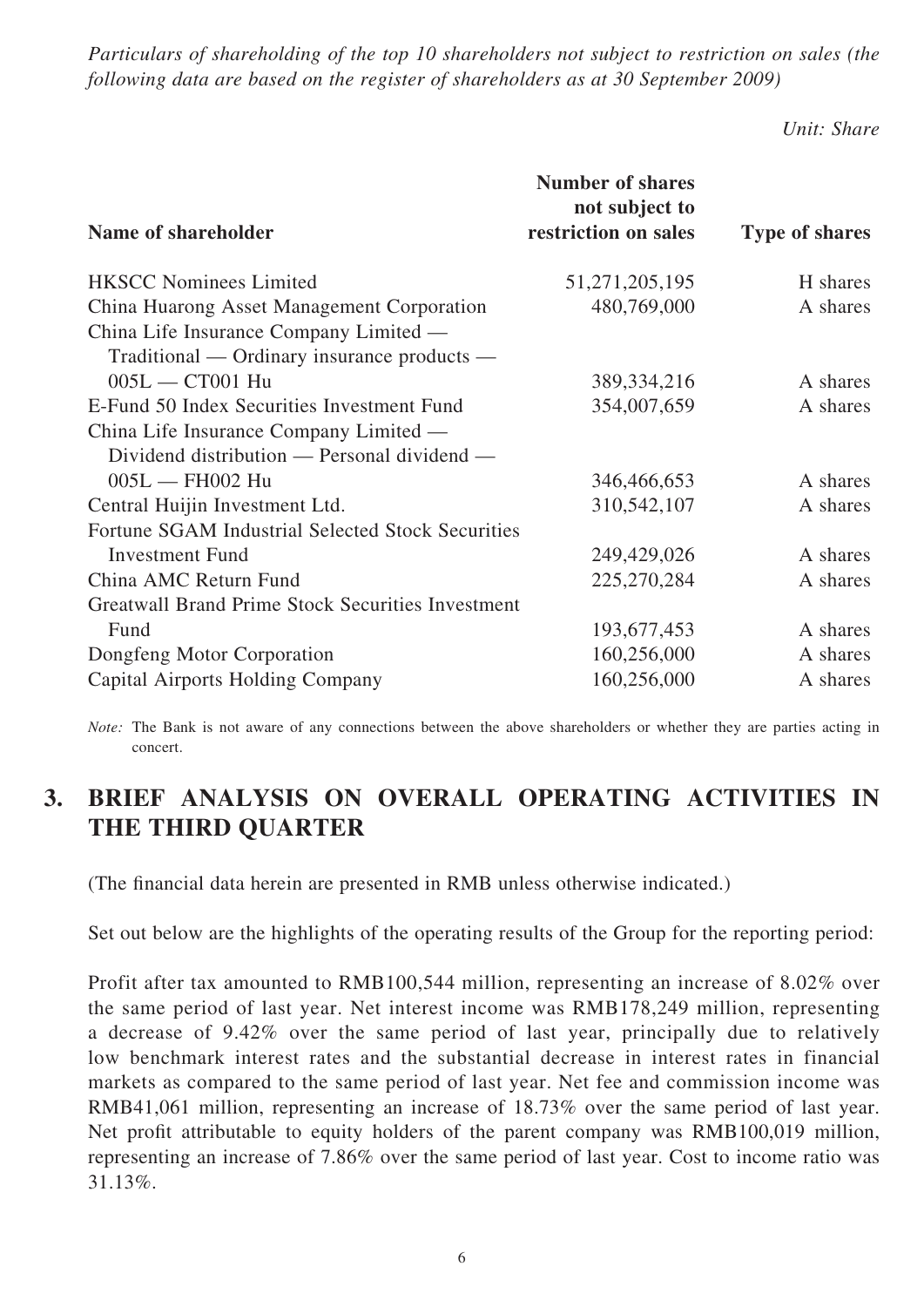As at the end of the reporting period, total assets amounted to RMB11,669,655 million, representing an increase of RMB1,912,509 million or 19.60% as compared to the end of the previous year. Total loans and advances to customers amounted to RMB5,580,469 million, representing an increase of RMB1,008,475 million or 22.06% from the end of the previous year, principally because the Bank accelerated the granting of loans and increased the granting of quality loans in response to the changes in macro-economic policies. In terms of the structure of loans and advances to customers, corporate loans amounted to RMB3,876,972 million, personal loans amounted to RMB1,093,026 million, discounted bills amounted to RMB398,749 million, and overseas loans and others amounted to RMB211,722 million. Loan-to-deposit ratio was 57.86%.

Total liabilities amounted to RMB11,019,227 million, representing an increase of RMB1,868,711 million or 20.42% as compared to the end of the previous year. Due to customers was RMB9,750,836 million, representing an increase of RMB1,527,390 million or 18.57% from the end of the previous year. In terms of the structure of deposits, time deposits amounted to RMB4,856,082 million, demand deposits amounted to RMB4,787,058 million, and others amounted to RMB107,696 million.

Shareholders' equity was RMB650,428 million, representing an increase of RMB43,798 million or 7.22% as compared to the end of the previous year.

The Group held a total face value of USD1,811 million of sub-prime residential mortgagebacked securities, Alt-A residential mortgage-backed securities, structured investment vehicles (SIVs), corporate collateralized debt obligations (Corporate CDOs) and debt securities related to Lehman Brothers, representing 0.11% of the Group's total assets. The Group has made accumulative allowance of USD1,553 million for impairment losses based on the fair value of the abovementioned assets. The provision coverage (provision/unrealized loss) was 102.51% and the provision ratio (provision/face value) was 85.75%.

The face value of debt securities related to Freddie Mac and Fannie Mae, US mortgage agencies, was USD1,202 million, representing 0.07% of the Group's total assets. The Group has made accumulative allowance for impairment losses of USD127 million for the abovementioned debt securities. The provision coverage was 119.81% and the provision ratio was 10.57%. The payment of principal and interest of these debt securities are normal at present.

According to the five-tier classification of loans, the balance of non-performing loans (NPLs) amounted to RMB93,533 million, representing a decrease of RMB10,949 million as compared to the end of the previous year. The NPL ratio was 1.68%, representing a decrease of 0.61 percentage point as compared to the end of the previous year. The ratio of allowance to NPLs was 148.37%, an increase of 18.22 percentage points as compared to the end of the previous year.

The core capital adequacy ratio was 9.86% and the capital adequacy ratio was 12.60%, both meeting regulatory requirements.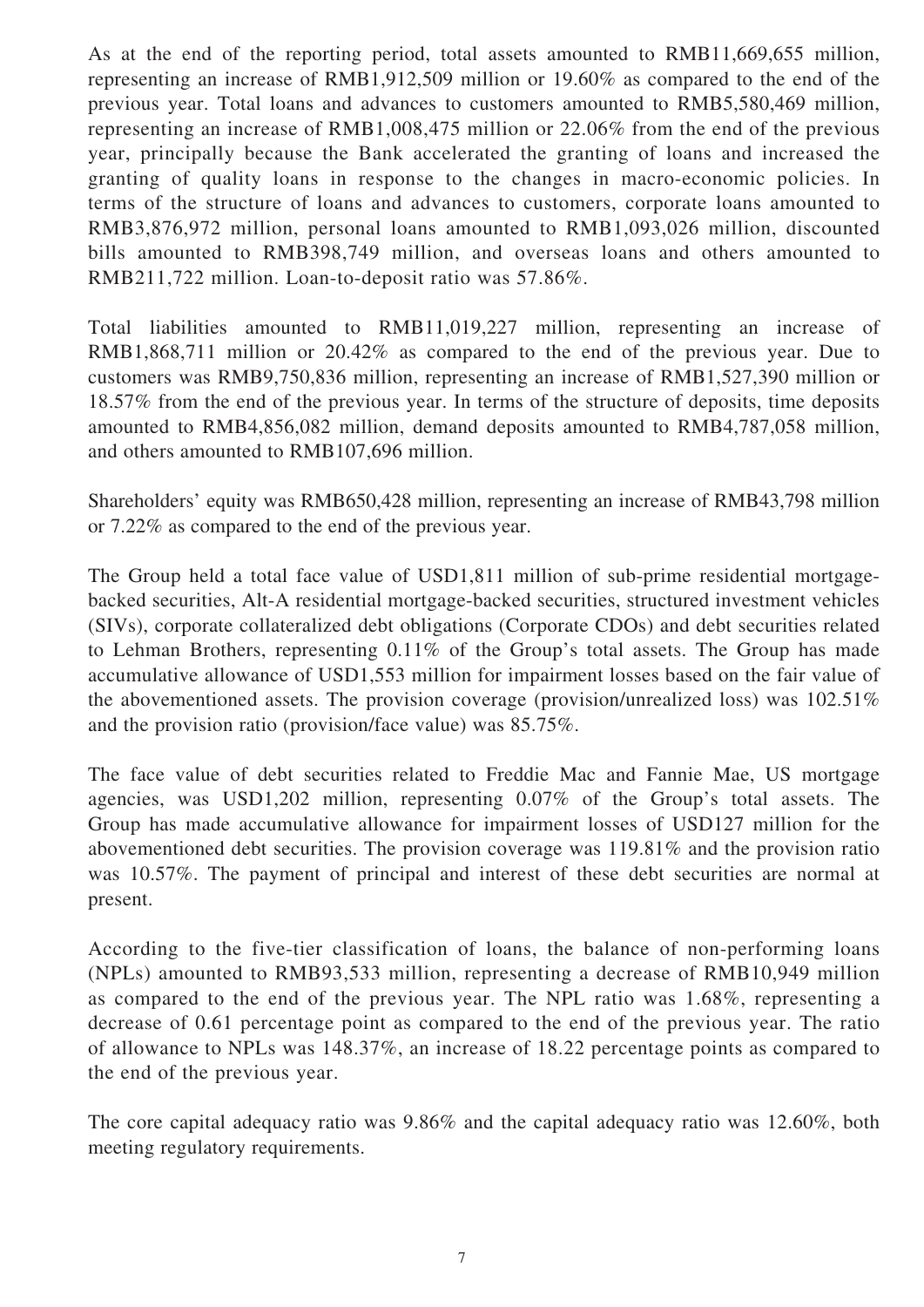# **4. SIGNIFICANT EVENTS**

### 4.1 Significant changes in major financial statements items and financial indicators and the **reasons thereof**

✓ Applicable □ Not applicable

*In RMB millions, except for percentages*

| <b>Item</b>                                                                           | <b>30 September</b><br>2009 | 31 December<br>2008 | Increase/<br>Decrease $(\% )$ | <b>Main reasons for</b><br>change                                                                                                                      |
|---------------------------------------------------------------------------------------|-----------------------------|---------------------|-------------------------------|--------------------------------------------------------------------------------------------------------------------------------------------------------|
| Due from banks<br>and other financial<br>institutions                                 | 256,218                     | 168,363             | 52.18                         | Strengthened<br>treasury<br>operations<br>and enhanced<br>efficiency of<br>fund utilization                                                            |
| Derivative financial<br>assets                                                        | 7,468                       | 15,721              |                               | $(52.50)$ Decrease in<br>fair value<br>of client's<br>derivative<br>transactions                                                                       |
| Reverse repurchase<br>agreements                                                      | 564,082                     | 163,493             | 245.02                        | Increase in bonds<br>under reverse<br>repurchase<br>agreements                                                                                         |
| Deferred income tax<br>assets                                                         | 20,786                      | 10,746              | 93.43                         | Increase in<br>the temporary<br>difference<br>with respect<br>to impairment<br>losses on assets<br>pursuant to the<br>Cai Shui [2009]<br>No. 64 notice |
| <b>Financial liabilities</b><br>held for trading                                      |                             | 4,268               |                               | $(100.00)$ Decrease in<br>financial<br>liabilities held<br>for trading                                                                                 |
| <b>Financial liabilities</b><br>designated at fair<br>value through profit<br>or loss | 16,769                      | 7,566               | 121.64                        | Increase in<br>structured<br>deposits                                                                                                                  |
| Derivative financial<br>liabilities                                                   | 9,484                       | 13,612              |                               | $(30.33)$ Decrease in<br>fair value<br>of client's<br>derivative<br>transactions                                                                       |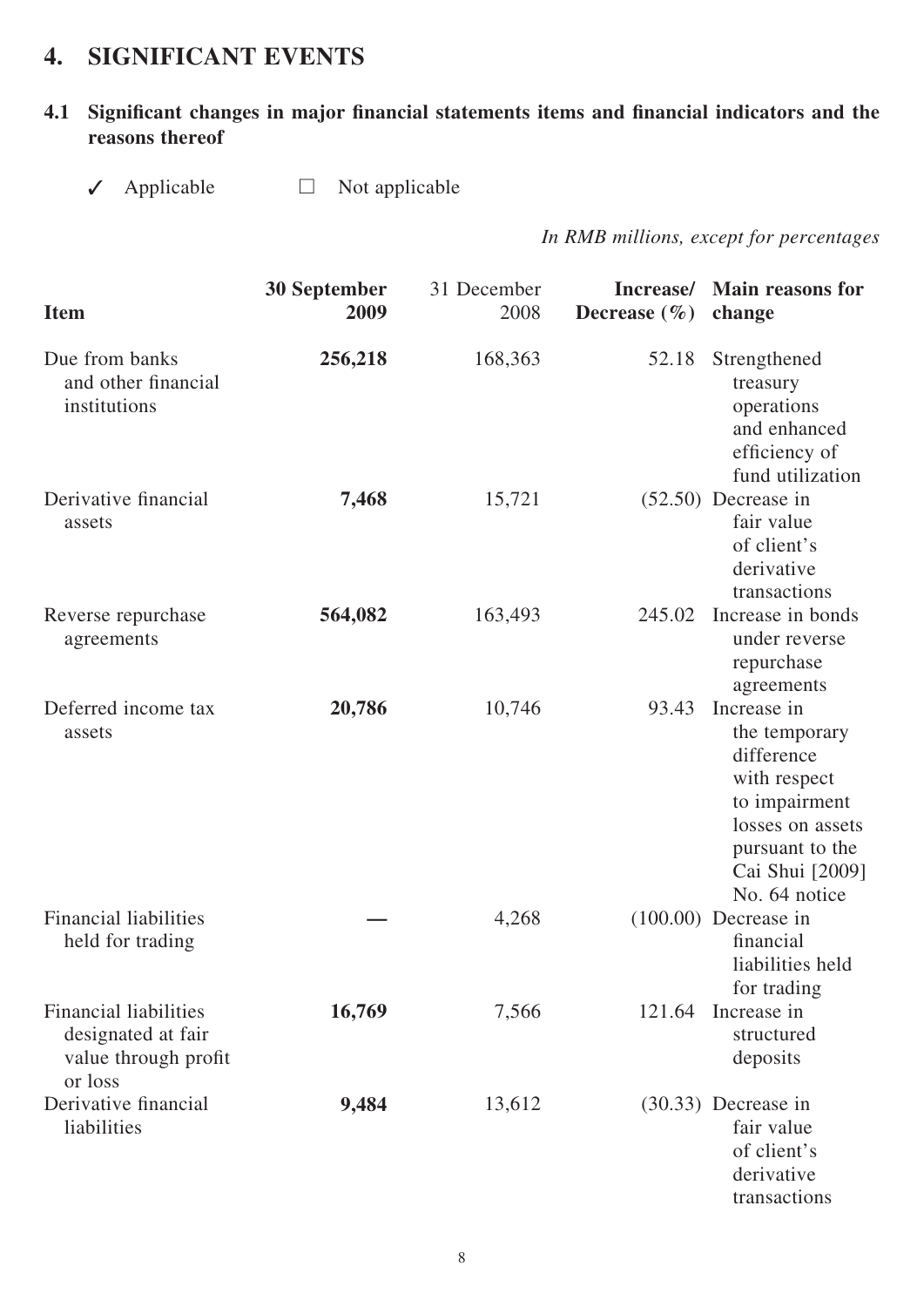| <b>Item</b>                                      | <b>30 September</b><br>2009 | 31 December<br>2008 | Increase/<br>Decrease $(\% )$ | <b>Main reasons for</b><br>change                                           |
|--------------------------------------------------|-----------------------------|---------------------|-------------------------------|-----------------------------------------------------------------------------|
| Due to banks and other<br>financial institutions | 964,136                     | 646,254             | 49.19                         | Increase in due<br>to banks and<br>other financial<br>institutions          |
| Repurchase agreements                            | 6,046                       | 4,648               | 30.08                         | Increase in<br>repurchase credit<br>assets                                  |
| Certificates of deposit                          | 965                         | 726                 | 32.92                         | Increase in<br>certificates of<br>deposit issued by<br>overseas entities    |
| Income tax payable                               | 12,541                      | 37,862              |                               | $(66.88)$ Clearance and<br>settlement of<br>income tax for<br>the year 2008 |
| Deferred income tax<br>liabilities               | 221                         | 16                  | 1,281.25                      | Increase in<br>deferred income<br>tax liabilities of<br>subsidiaries        |
| Subordinated bonds                               | 75,000                      | 35,000              | 114.29                        | Increase in<br>subordinated<br>bonds issued                                 |
| Retained profits                                 | 117,803                     | 72,929              | 61.53                         | Increase in profit<br>for the reporting<br>period                           |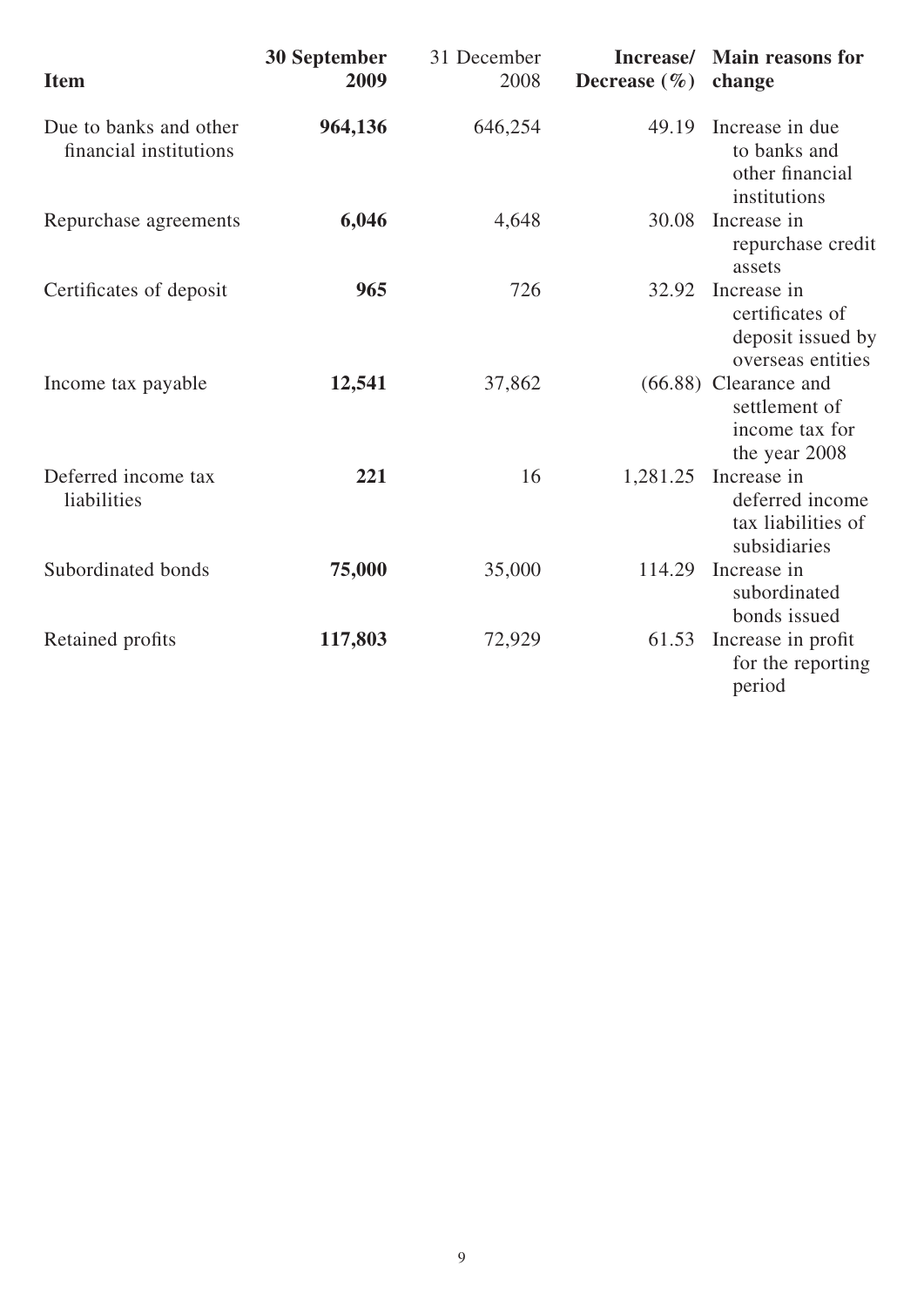|                                                                                                          | <b>Nine months</b><br>ended 30 | Nine months<br>ended 30 | Increase/        | <b>Main reasons for</b>                                                                                                 |
|----------------------------------------------------------------------------------------------------------|--------------------------------|-------------------------|------------------|-------------------------------------------------------------------------------------------------------------------------|
| <b>Item</b>                                                                                              | September 2009                 | September 2008          | Decrease $(\% )$ | change                                                                                                                  |
| Net trading income                                                                                       | <b>161</b>                     | 1,765                   |                  | (90.88) Decrease in yield of<br>bond investments<br>held for trading                                                    |
| Net loss on financial<br>assets and liabilities<br>designated at fair<br>value through profit<br>or loss | (126)                          | (377)                   |                  | $(66.58)$ Decrease in loss on<br>investment in<br>bonds designated<br>at fair value                                     |
| Net gain/(loss) on<br>financial investments                                                              | 6,507                          | (1,228)                 |                  | $(629.89)$ Strengthened<br>treasury<br>operations<br>and enhanced<br>efficiency of<br>fund utilization                  |
| Other operating<br>income/(expense),<br>net                                                              | 275                            | 5                       | 5,400.00         | Decrease in foreign<br>exchange loss                                                                                    |
| Impairment losses on<br>assets                                                                           | (14, 783)                      | (33,892)                |                  | $(56.38)$ Decrease in<br>impairment<br>losses on loans<br>and advances to<br>customers and<br>foreign currency<br>bonds |
| Profit attributable to<br>minority interests                                                             | 525                            | 347                     | 51.30            | Increase in income<br>of non wholly-<br>owned<br>subsidiaries<br>during the period                                      |
| Other comprehensive<br>income                                                                            | (1,506)                        | (6,209)                 |                  | (75.74) Decrease in loss<br>on cash<br>flow hedge<br>and foreign<br>translation                                         |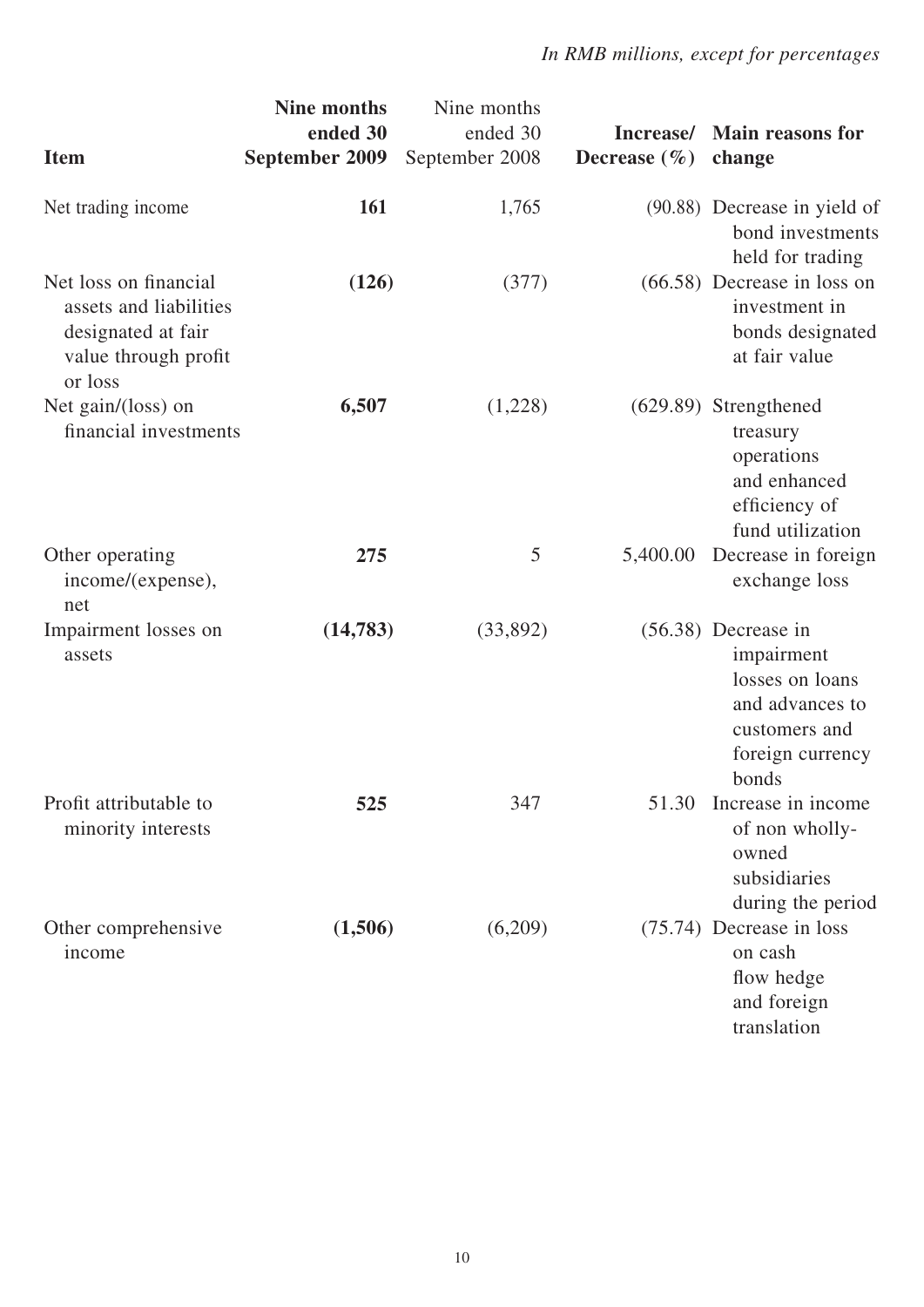#### **4.2 Progress of significant events and analysis on their effects and solutions**

 $\sqrt{\phantom{a}}$  Applicable  $\Box$  Not applicable

#### *4.2.1 Issue of subordinated bonds*

The Bank issued subordinated bonds of RMB40 billion in the China national inter-bank bond market from 16 July to 20 July 2009. The proceeds from this issuance of subordinated bonds had been used to replenish the supplementary capital of the Bank in accordance with applicable laws and as approved by the regulatory authorities.

#### *4.2.2 Capital injection to ICBC Financial Leasing Co., Ltd.*

On 2 September 2009, the capital injection of an amount equivalent to RMB3 billion in ICBC Financial Leasing Co., Ltd. by the Bank was considered and approved at the First Extraordinary General Meeting for the Year 2009. The capital injection has now been completed.

### *4.2.3 Acquisition of shares of Thailand ACL BANK*

On 29 September 2009, the Board of Directors of the Bank considered and approved the proposed acquisition of shares of ACL BANK Public Company Limited ("ACL"), and a resolution will be proposed at the Second Extraordinary General Meeting for the Year 2009 scheduled to be held on 27 November 2009 to consider and approve the possible voluntary tender offer by the Bank for all the outstanding ordinary shares and preference shares (if applicable) of ACL and to authorize the Board of Directors of the Bank to decide whether to pursue delisting of the shares of ACL from the Stock Exchange of Thailand.

### **4.3 Fulfillment of commitments made by the Bank, its shareholders and de facto controllers**

✓ Applicable □ Not applicable

During the reporting period, the shareholders holding 5% shares or above did not make any new commitments. The commitments in the reporting period were the same as those disclosed in the 2006 Annual Report. As at 30 September 2009, all of the commitments made by the shareholders were properly fulfilled.

### **4.4 Implementation of cash dividend policy during the reporting period**

- $\Box$  Applicable  $\angle$  Not applicable
- **4.5 Warnings and explanations on estimated loss or significant changes (as compared to the** same period of last year) in net accumulated profit from the beginning of the year to the **end of the next reporting period**
	- $\Box$  Applicable  $\checkmark$  Not applicable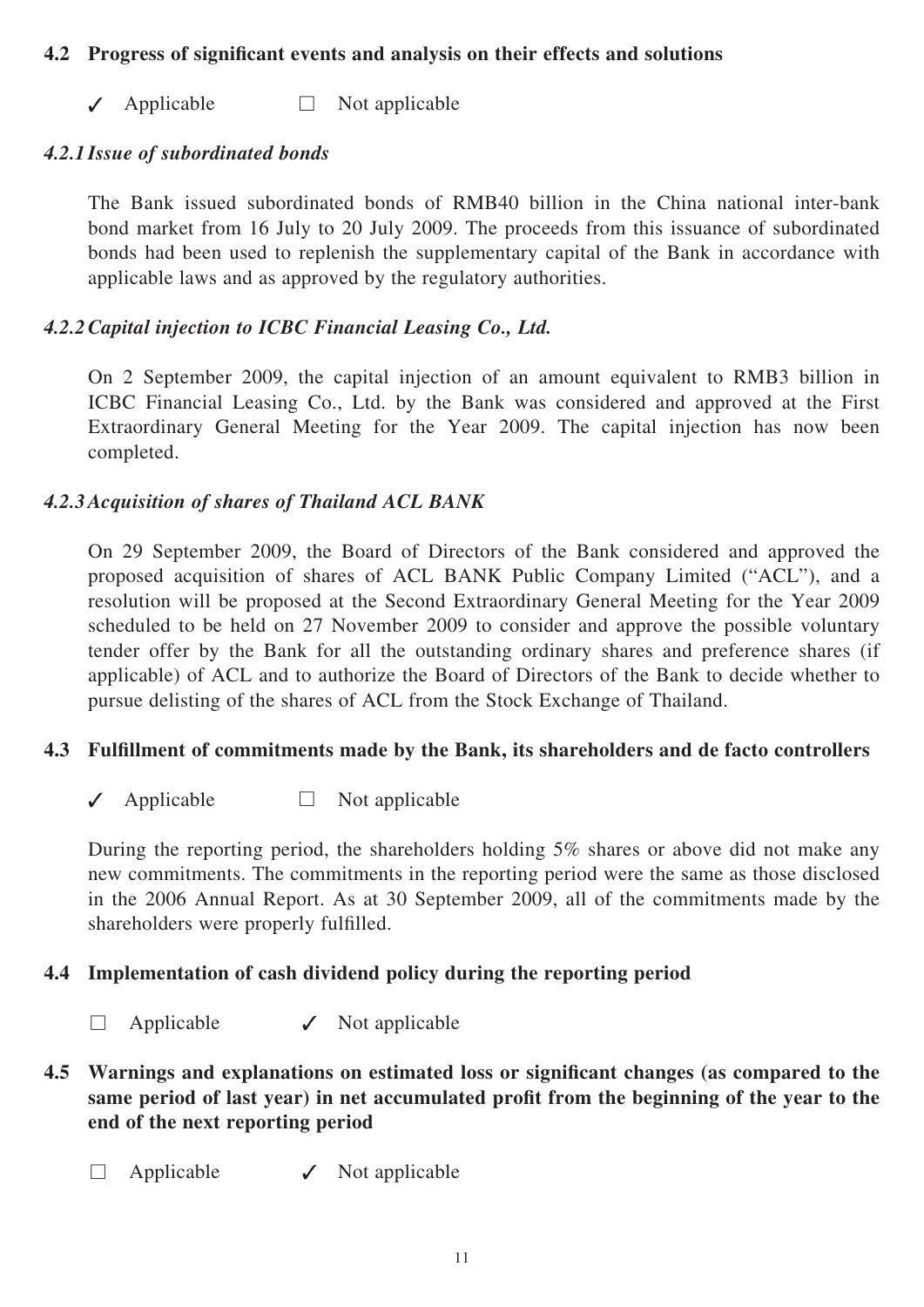# **5. APPENDIX: FINANCIAL STATEMENTS PREPARED IN ACCORDANCE WITH IFRSs**

#### **5.1** The financial statements prepared in accordance with IFRSs are attached as an appendix **to this announcement**

#### **5.2 Changes in the scope of consolidated statements**

During the reporting period, the Bank has consolidated its Macau Branch and Seng Heng Bank Limited, its controlling subsidiary, and has renamed Seng Heng Bank Limited as Industrial and Commercial Bank of China (Macau) Limited.

# **6. RELEASE OF RESULTS ANNOUNCEMENT**

The announcement will be published simultaneously on the "HKExnews" website of The Stock Exchange of Hong Kong Limited (www.hkexnews.hk) and the website of the Bank (www.icbc.com.cn, www.icbc-ltd.com). The third quarterly report prepared in accordance with PRC GAAP will also be published simultaneously on the website of Shanghai Stock Exchange (www.sse.com.cn) and the website of the Bank (www.icbc.com.cn, www.icbc-ltd.com).

This report is prepared in both Chinese and English. In case of any discrepancy between the two versions, the Chinese version shall prevail.

### **The Board of Directors of Industrial and Commercial Bank of China Limited**

#### 29 October 2009

*As at the date of this announcement, the Board of Directors comprises Mr. JIANG Jianqing, Mr. YANG Kaisheng, Mr. ZHANG Furong and Mr. NIU Ximing as executive directors, Mr. HUAN Huiwu, Mr. GAO Jianhong, Ms. LI Chunxiang, Mr. LI Jun, Mr. LI Xiwen and Mr. WEI Fusheng as non-executive directors, and Mr. LEUNG Kam Chung, Antony, Mr. QIAN Yingyi, Mr. XU Shanda and Mr. WONG Kwong Shing, Frank as independent non-executive directors.*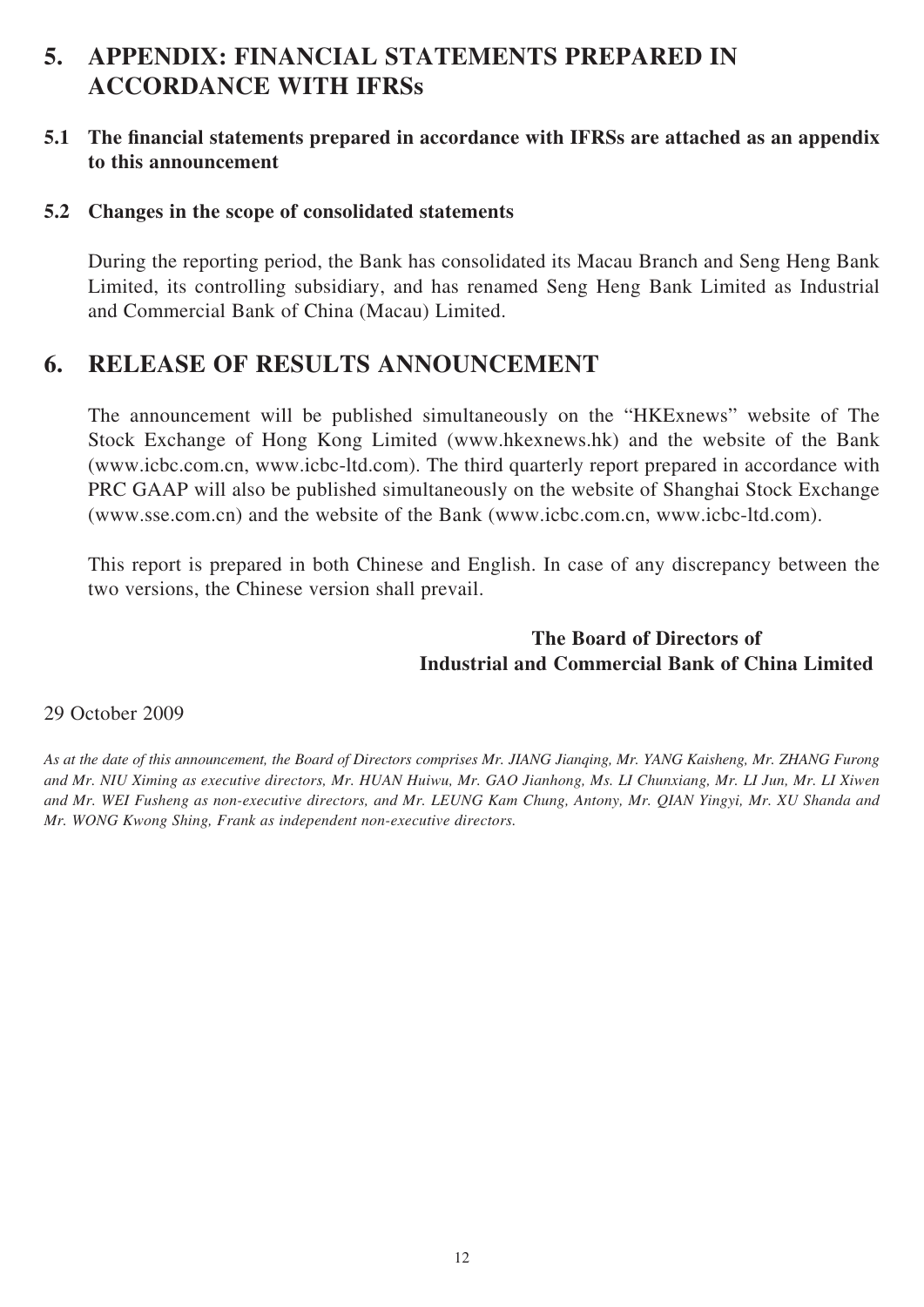# **Industrial and Commercial Bank of China Limited Consolidated Income Statement — Prepared in accordance with IFRSs For the nine months ended 30 September 2009**

|                                                                           | <b>Three months</b><br>ended 30<br>September 2009<br>(Unaudited) | Nine months<br>ended 30<br>September 2009<br>(Unaudited) | Three months<br>ended 30<br>September 2008<br>(Unaudited) | Nine months<br>ended 30<br>September 2008<br>(Unaudited) |
|---------------------------------------------------------------------------|------------------------------------------------------------------|----------------------------------------------------------|-----------------------------------------------------------|----------------------------------------------------------|
| Interest income<br>Interest expense                                       | 101,542<br>(39, 331)                                             | 300,819<br>(122, 570)                                    | 112,642<br>(47, 633)                                      | 327,653<br>(130, 859)                                    |
| <b>NET INTEREST INCOME</b>                                                | 62,211                                                           | 178,249                                                  | 65,009                                                    | 196,794                                                  |
| Fee and commission income<br>Fee and commission expense                   | 14,351<br>(1,034)                                                | 43,642<br>(2,581)                                        | 10,843<br>(740)                                           | 36,313<br>(1,730)                                        |
| NET FEE AND COMMISSION INCOME                                             | 13,317                                                           | 41,061                                                   | 10,103                                                    | 34,583                                                   |
|                                                                           |                                                                  |                                                          |                                                           |                                                          |
| Net trading income<br>Net gain/(loss) on financial assets and liabilities | (327)                                                            | 161                                                      | 432                                                       | 1,765                                                    |
| designated at fair value through profit or loss                           | (9)                                                              | (126)                                                    | (89)                                                      | (377)                                                    |
| Net gain/(loss) on financial investments                                  | 3,158                                                            | 6,507                                                    | (359)                                                     | (1,228)                                                  |
| Other operating income/(expense), net                                     | (305)                                                            | 275                                                      | 1,490                                                     | 5                                                        |
| <b>OPERATING INCOME</b>                                                   | 78,045                                                           | 226,127                                                  | 76,586                                                    | 231,542                                                  |
| Operating expenses                                                        | (30,699)                                                         | (83,747)                                                 | (25, 225)                                                 | (78, 418)                                                |
| Impairment losses on:                                                     |                                                                  |                                                          |                                                           |                                                          |
| Loans and advances to customers                                           | (4, 405)                                                         | (13, 653)                                                | (8,056)                                                   | (21,704)                                                 |
| Others                                                                    | (166)                                                            | (1,130)                                                  | (7, 521)                                                  | (12, 188)                                                |
| <b>OPERATING PROFIT</b><br>Share of profits of associates and a jointly   | 42,775                                                           | 127,597                                                  | 35,784                                                    | 119,232                                                  |
| controlled entity                                                         | 421                                                              | 1,387                                                    | 389                                                       | 1,352                                                    |
| <b>PROFIT BEFORE TAX</b>                                                  | 43,196                                                           | 128,984                                                  | 36,173                                                    | 120,584                                                  |
| Income tax expense                                                        | (9,376)                                                          | (28, 440)                                                | (7, 975)                                                  | (27, 507)                                                |
| PROFIT FOR THE PERIOD                                                     | 33,820                                                           | 100,544                                                  | 28,198                                                    | 93,077                                                   |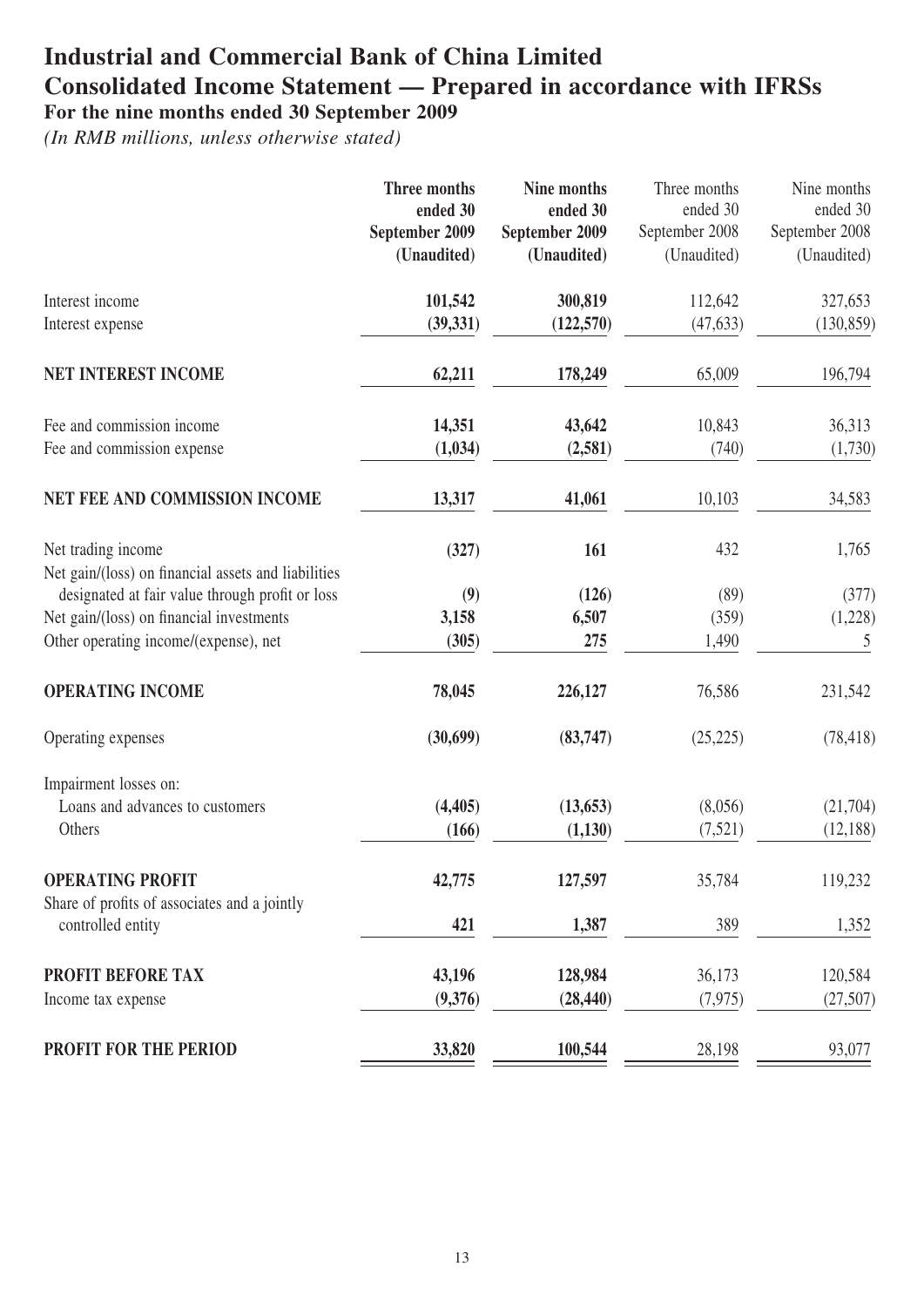|                                                                                             | Three months   | Nine months    | Three months   | Nine months    |
|---------------------------------------------------------------------------------------------|----------------|----------------|----------------|----------------|
|                                                                                             | ended 30       | ended 30       | ended 30       | ended 30       |
|                                                                                             | September 2009 | September 2009 | September 2008 | September 2008 |
|                                                                                             | (Unaudited)    | (Unaudited)    | (Unaudited)    | (Unaudited)    |
| Attributable to:                                                                            |                |                |                |                |
| Equity holders of the parent company                                                        | 33,595         | 100,019        | 28,199         | 92,730         |
| Minority interests                                                                          | 225            | 525            | (1)            | 347            |
|                                                                                             | 33,820         | 100,544        | 28,198         | 93,077         |
| <b>EARNINGS PER SHARE ATTRIBUTABLE</b><br>TO EQUITY HOLDERS OF THE PARENT<br><b>COMPANY</b> |                |                |                |                |
| — Basic and diluted (RMB yuan)                                                              | 0.10           | 0.30           | 0.09           | 0.28           |

**Jiang Jianqing Yang Kaisheng Shen Rujun**<br>Chairman Vice Chairman, President General Manager of the

*Ceneral Manager of the Finance and Accounting Department*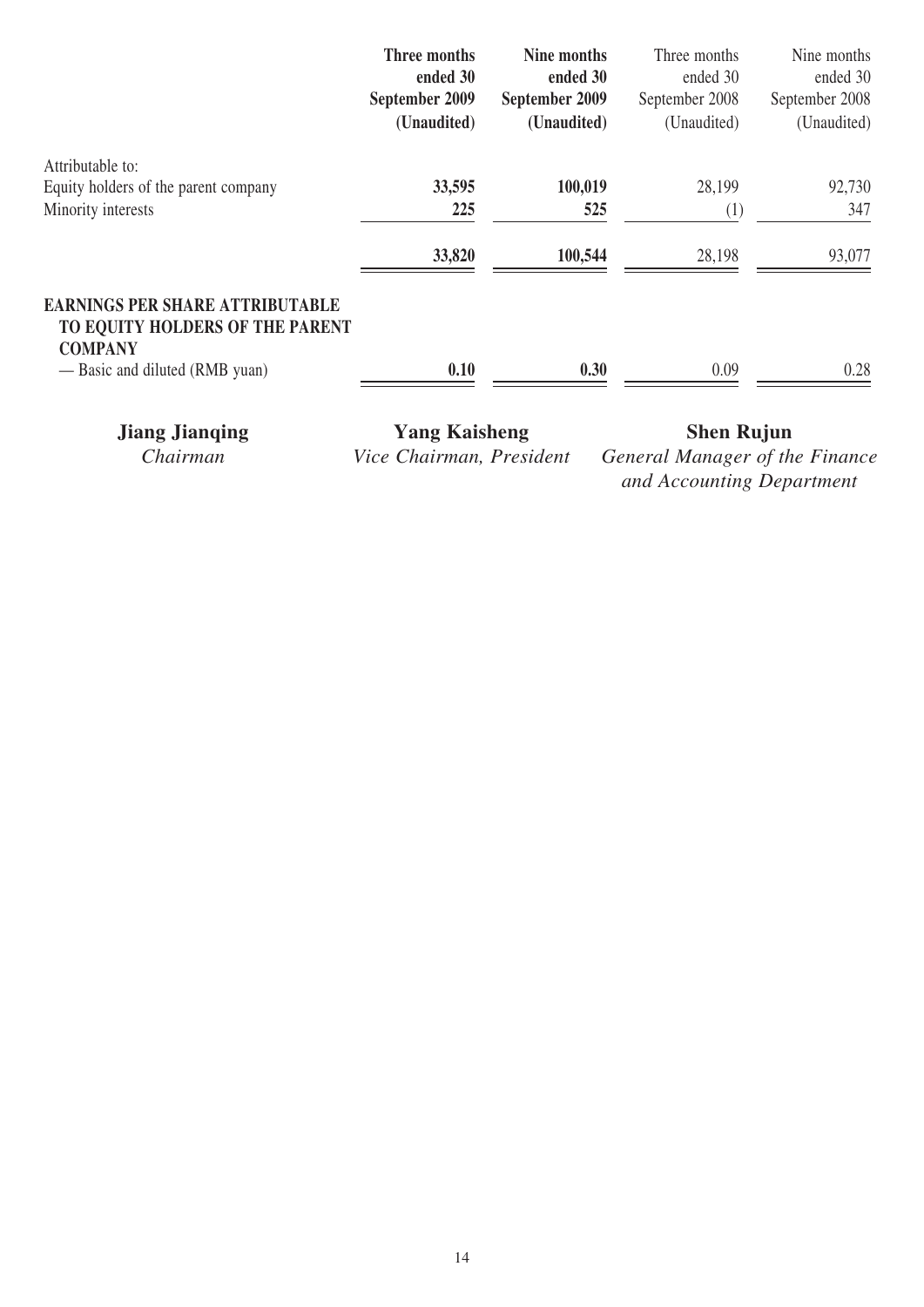# **Industrial and Commercial Bank of China Limited Consolidated Statement of Comprehensive Income — Prepared in accordance with IFRSs**

**For the nine months ended 30 September 2009**

*(In RMB millions, unless otherwise stated)*

|                                                                          | Three months<br>ended 30<br>September 2009<br>(Unaudited) | Nine months<br>ended 30<br>September 2009<br>(Unaudited) | Three months<br>ended 30<br>September 2008<br>(Unaudited) | Nine months<br>ended 30<br>September 2008<br>(Unaudited) |
|--------------------------------------------------------------------------|-----------------------------------------------------------|----------------------------------------------------------|-----------------------------------------------------------|----------------------------------------------------------|
| Profit for the period                                                    | 33,820                                                    | 100,544                                                  | 28,198                                                    | 93,077                                                   |
| Other comprehensive income (after-tax, net):                             |                                                           |                                                          |                                                           |                                                          |
| Changes in the fair value of available-for-sale<br>financial investments |                                                           |                                                          |                                                           |                                                          |
| Cash flow hedges                                                         | (5,500)<br>(1)                                            | (7,743)<br>(2)                                           | 4,445                                                     | 1,685<br>(4,080)                                         |
| Share of the change in owners' equity of                                 |                                                           |                                                          |                                                           |                                                          |
| associates and a jointly controlled entity                               | (54)                                                      | (1,115)                                                  | 1                                                         | 421                                                      |
| Foreign currency translation differences                                 | 1,811                                                     | 7,354                                                    | (1,087)                                                   | (4,235)                                                  |
| Subtotal of other comprehensive income for                               |                                                           |                                                          |                                                           |                                                          |
| the period                                                               | (3,744)                                                   | (1,506)                                                  | 3,359                                                     | (6,209)                                                  |
| Total comprehensive income for the period                                | 30,076                                                    | 99,038                                                   | 31,557                                                    | 86,868                                                   |
| Total comprehensive income attributable to:                              |                                                           |                                                          |                                                           |                                                          |
| Equity holders of the parent company                                     | 29,684                                                    | 98,062                                                   | 31,692                                                    | 87,177                                                   |
| Minority interests                                                       | 392                                                       | 976                                                      | (135)                                                     | (309)                                                    |
|                                                                          | 30,076                                                    | 99,038                                                   | 31,557                                                    | 86,868                                                   |
|                                                                          |                                                           |                                                          |                                                           |                                                          |

**Jiang Jianqing Yang Kaisheng Shen Rujun**

*Chairman Vice Chairman, President General Manager of the Finance and Accounting Department*

15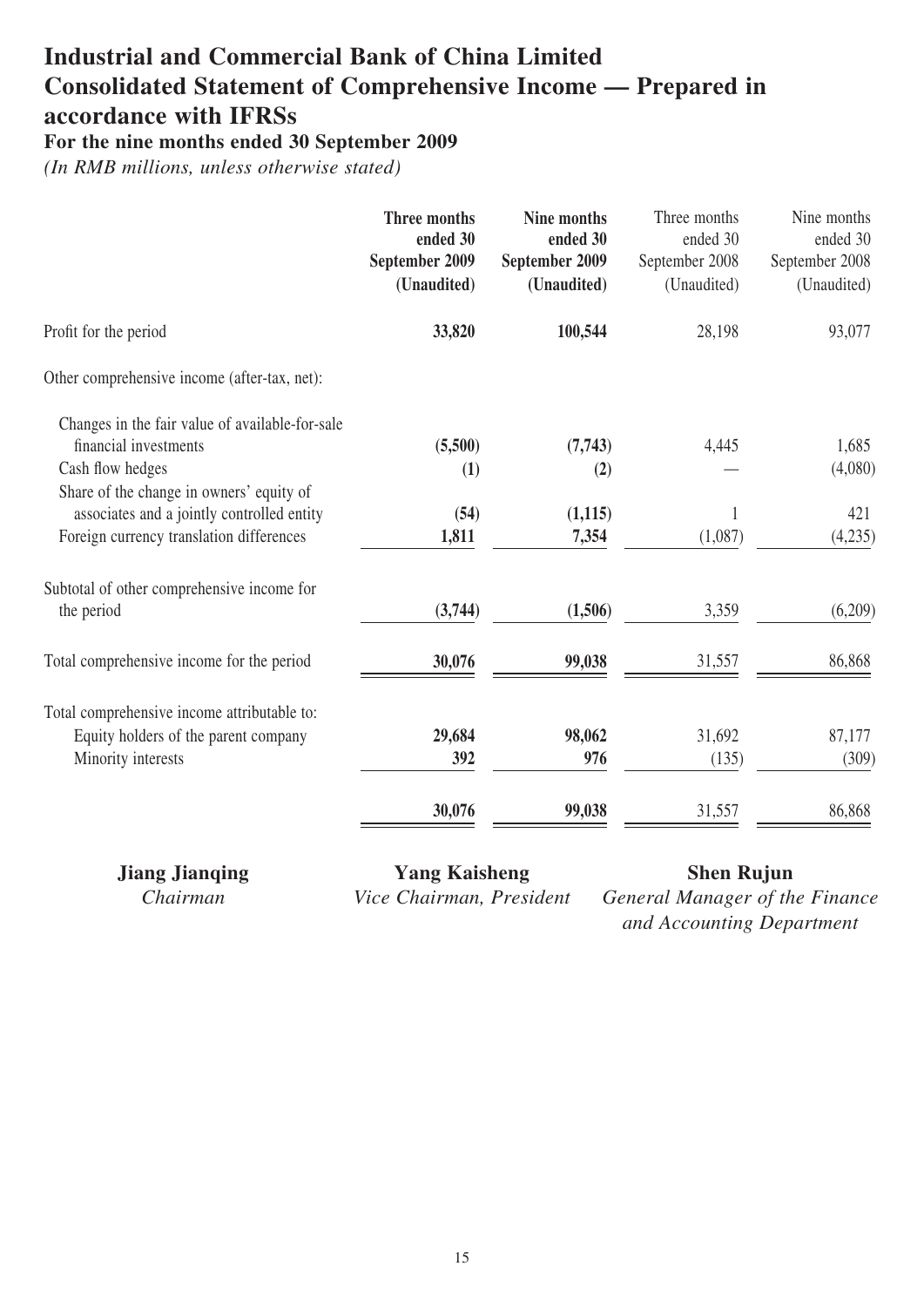# **Industrial and Commercial Bank of China Limited Consolidated Statement of Financial Position — Prepared in accordance with IFRSs**

**30 September 2009**

|                                                                  | <b>30 September</b> | 31 December |
|------------------------------------------------------------------|---------------------|-------------|
|                                                                  | 2009                | 2008        |
|                                                                  | (Unaudited)         | (Audited)   |
| <b>ASSETS</b>                                                    |                     |             |
| Cash and balances with central banks                             | 1,777,512           | 1,693,024   |
| Due from banks and other financial institutions                  | 256,218             | 168,363     |
| Financial assets held for trading                                | 23,813              | 32,182      |
| Financial assets designated at fair value through profit or loss | 1,164               | 1,459       |
| Derivative financial assets                                      | 7,468               | 15,721      |
| Reverse repurchase agreements                                    | 564,082             | 163,493     |
| Loans and advances to customers                                  | 5,441,698           | 4,436,011   |
| <b>Financial investments</b>                                     | 3,337,885           | 3,014,669   |
| Investments in associates and a jointly controlled entity        | 35,670              | 28,421      |
| Property and equipment                                           | 84,764              | 86,800      |
| Deferred income tax assets                                       | 20,786              | 10,746      |
| Other assets                                                     | 118,595             | 106,257     |
| <b>TOTAL ASSETS</b>                                              | 11,669,655          | 9,757,146   |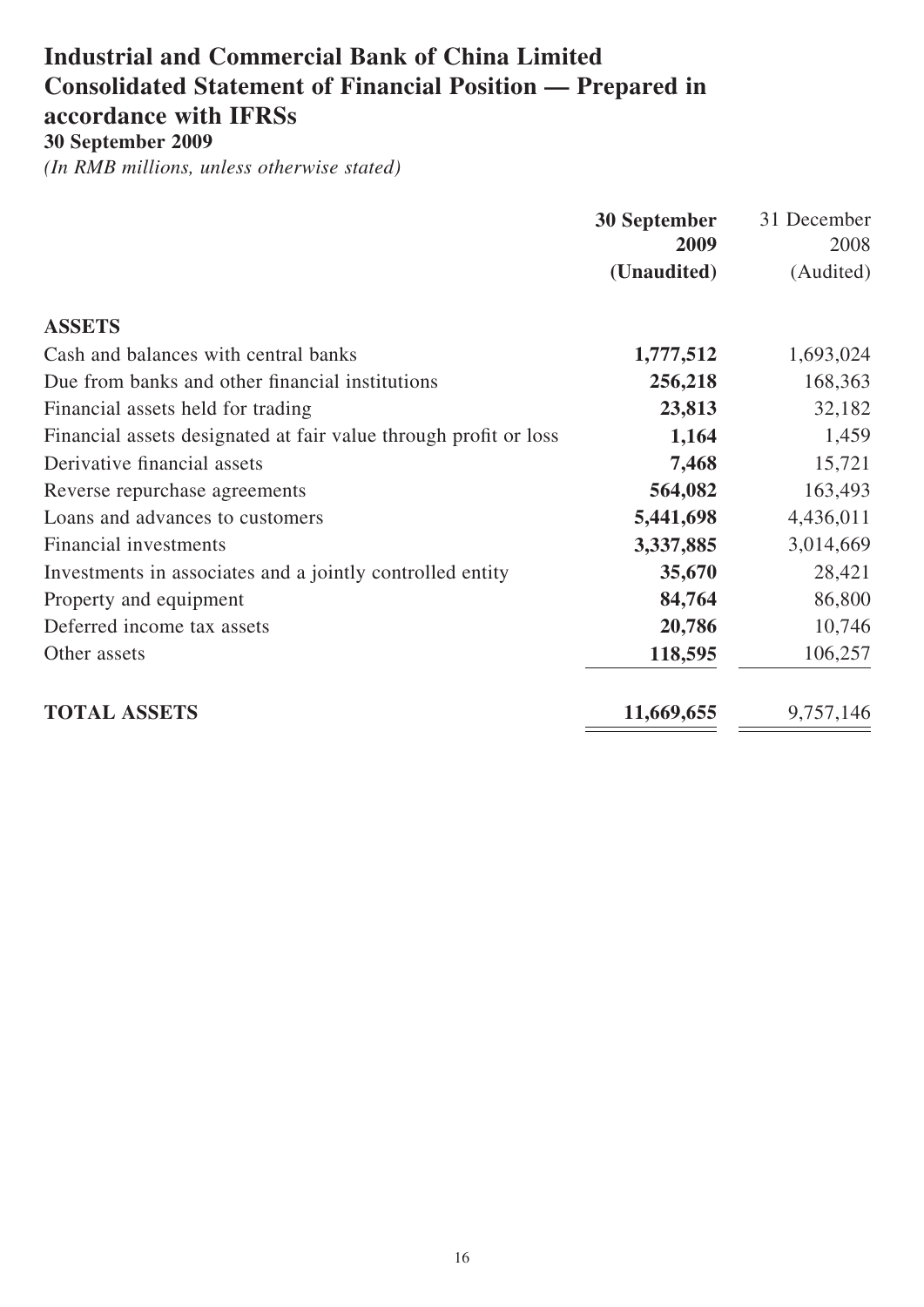# **Industrial and Commercial Bank of China Limited Consolidated Statement of Financial Position — Prepared in accordance with IFRSs (Continued)**

**30 September 2009**

*(In RMB millions, unless otherwise stated)*

|                                                                  |                                                  | <b>30 September</b><br>2009 | 31 December<br>2008                                 |
|------------------------------------------------------------------|--------------------------------------------------|-----------------------------|-----------------------------------------------------|
|                                                                  |                                                  | (Unaudited)                 | (Audited)                                           |
| <b>LIABILITIES</b>                                               |                                                  |                             |                                                     |
| Financial liabilities held for trading                           |                                                  |                             | 4,268                                               |
| Financial liabilities designated at fair value through profit or |                                                  |                             |                                                     |
| loss<br>Derivative financial liabilities                         |                                                  | 16,769                      | 7,566                                               |
| Due to banks and other financial institutions                    |                                                  | 9,484                       | 13,612                                              |
|                                                                  |                                                  | 964,136                     | 646,254                                             |
| Repurchase agreements                                            |                                                  | 6,046                       | 4,648                                               |
| Certificates of deposit                                          |                                                  | 965                         | 726                                                 |
| Due to customers                                                 |                                                  | 9,750,836                   | 8,223,446                                           |
| Income tax payable                                               |                                                  | 12,541                      | 37,862                                              |
| Deferred income tax liabilities                                  |                                                  | 221                         | 16                                                  |
| Subordinated bonds                                               |                                                  | 75,000                      | 35,000                                              |
| Other liabilities                                                |                                                  | 183,229                     | 177,118                                             |
| <b>TOTAL LIABILITIES</b>                                         |                                                  | 11,019,227                  | 9,150,516                                           |
| <b>EQUITY</b>                                                    |                                                  |                             |                                                     |
| Equity attributable to equity holders of the parent company      |                                                  |                             |                                                     |
| Issued share capital                                             |                                                  | 334,019                     | 334,019                                             |
| Reserves                                                         |                                                  | 193,909                     | 195,727                                             |
| Retained profits                                                 |                                                  | 117,803                     | 72,929                                              |
|                                                                  |                                                  |                             |                                                     |
|                                                                  |                                                  | 645,731                     | 602,675                                             |
| Minority interests                                               |                                                  | 4,697                       | 3,955                                               |
| <b>TOTAL EQUITY</b>                                              |                                                  | 650,428                     | 606,630                                             |
| <b>TOTAL EQUITY AND LIABILITIES</b>                              |                                                  | <u>11,669,655</u>           | 9,757,146                                           |
| <b>Jiang Jianqing</b><br>Chairman                                | <b>Yang Kaisheng</b><br>Vice Chairman, President |                             | <b>Shen Rujun</b><br>General Manager of the Finance |

*and Accounting Department*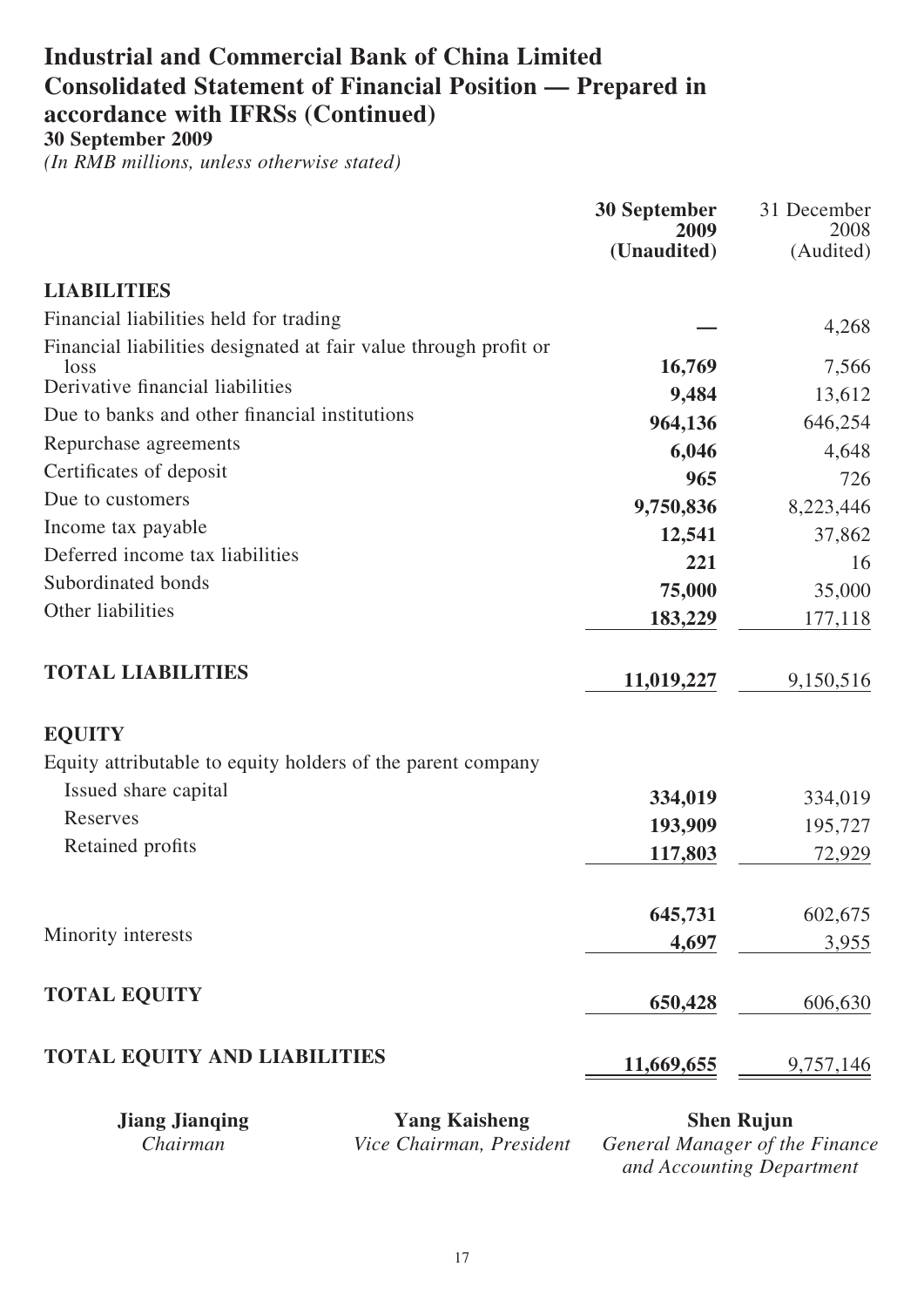# **Industrial and Commercial Bank of China Limited Consolidated Statement of Cash Flows — Prepared in accordance with IFRSs For the nine months ended 30 September 2009**

|                                                                        | <b>Nine months</b> | Nine months    |
|------------------------------------------------------------------------|--------------------|----------------|
|                                                                        | ended 30           | ended 30       |
|                                                                        | September 2009     | September 2008 |
|                                                                        | (Unaudited)        | (Unaudited)    |
| <b>CASH FLOWS FROM OPERATING ACTIVITIES</b>                            |                    |                |
| Profit before tax                                                      | 128,984            | 120,584        |
| Adjustments for:                                                       |                    |                |
| Share of profits of associates                                         | (1,387)            | (1,352)        |
| Depreciation                                                           | 7,136              | 6,086          |
| Amortization                                                           | 2,237              | 957            |
| Amortization of financial investments                                  | (1,316)            | 1,478          |
| Impairment losses on loans and advances to customers                   | 13,653             | 21,704         |
| Impairment losses on assets other than loans and                       |                    |                |
| advances to customers                                                  | 1,130              | 12,188         |
| Unrealized foreign exchange difference                                 | 4,357              | 12,670         |
| Interest expense on subordinated bonds                                 | 1,136              | 923            |
| Accreted interest on impaired loans                                    | (984)              | (1,070)        |
| (Gain)/loss on disposal of available-for-sale investments, net         | (6, 454)           | 1,311          |
| Net trading (gain)/loss on equity investments                          | (24)               | 7              |
| Net gain on disposal of property and equipment and                     |                    |                |
| other assets (other than repossessed assets)                           | (220)              | (257)          |
| Dividend income                                                        | (54)               | (83)           |
|                                                                        | 148,194            | 175,146        |
|                                                                        |                    |                |
| Net decrease/(increase) in operating assets:<br>Due from central banks | (209, 559)         | (360, 203)     |
| Due from banks and other financial institutions                        | 27,619             | (12,625)       |
| Financial assets held for trading                                      | 8,066              |                |
| Financial assets designated at                                         |                    |                |
| fair value through profit or loss                                      | 397                | 3,084          |
| Reverse repurchase agreements                                          | (411,501)          | 23,122         |
| Loans and advances to customers                                        | (1,020,083)        | (357,999)      |
| Other assets                                                           | 19,808             | (58, 505)      |
|                                                                        |                    |                |
|                                                                        | (1,585,253)        | (763, 126)     |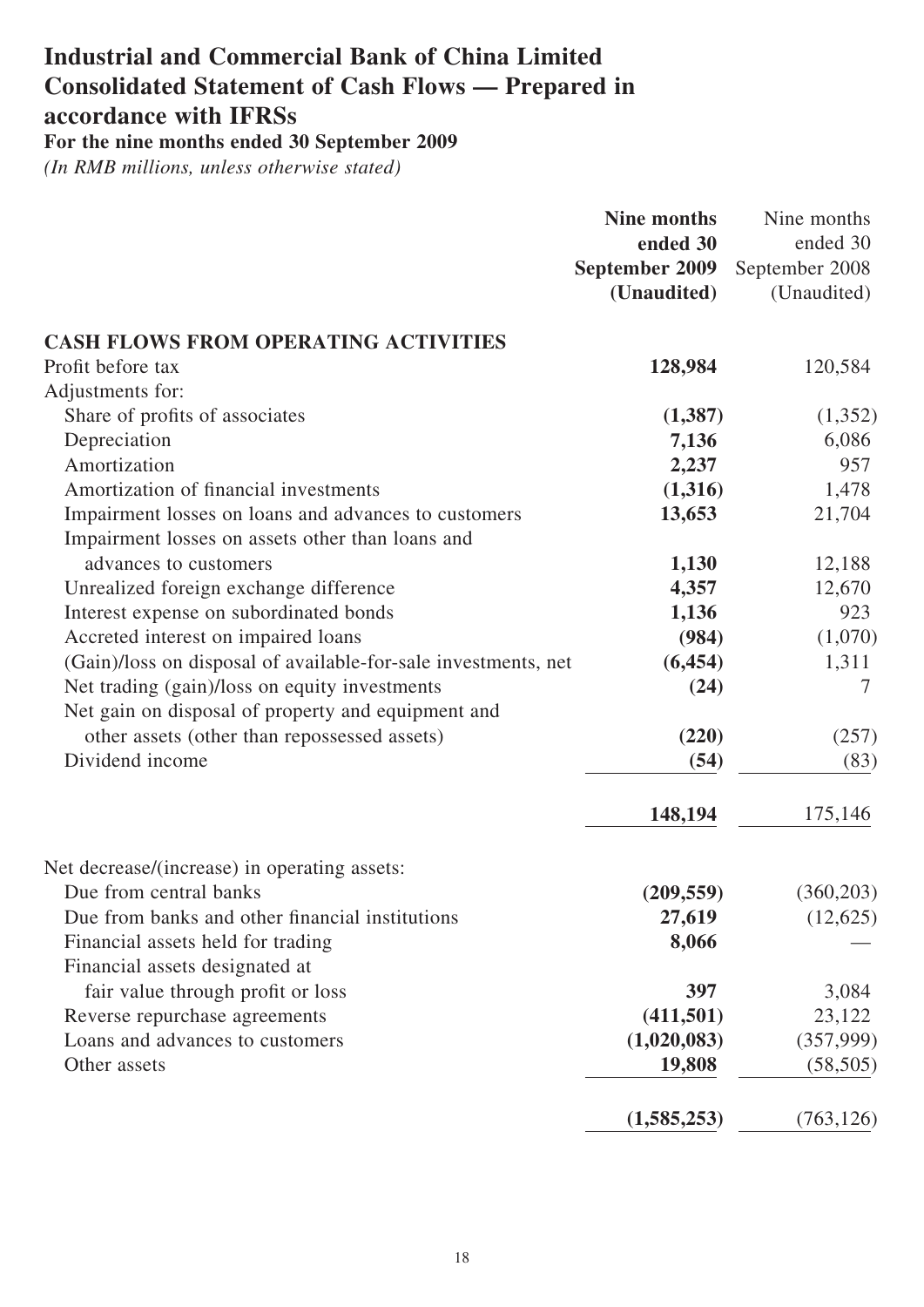# **Industrial and Commercial Bank of China Limited Consolidated Statement of Cash Flows — Prepared in accordance with IFRSs (Continued) For the nine months ended 30 September 2009**

|                                                                | <b>Nine months</b><br>ended 30<br><b>September 2009</b> | Nine months<br>ended 30<br>September 2008 |
|----------------------------------------------------------------|---------------------------------------------------------|-------------------------------------------|
|                                                                | (Unaudited)                                             | (Unaudited)                               |
| Net increase/(decrease) in operating liabilities:              |                                                         |                                           |
| Financial liabilities designated at                            |                                                         |                                           |
| fair value through profit or loss                              | 4,935                                                   | (4,181)                                   |
| Due to banks and other financial institutions                  | 317,957                                                 | (211, 458)                                |
| Repurchase agreements                                          | 1,398                                                   | (149, 875)                                |
| Certificates of deposit                                        | 712                                                     | 361                                       |
| Due to customers                                               | 1,527,671                                               | 999,886                                   |
| Other liabilities                                              | (12, 955)                                               | 70,089                                    |
|                                                                | 1,839,718                                               | 704,822                                   |
| Net cash inflow/(outflow) from operating activities before tax | 402,659                                                 | 116,842                                   |
| Income tax paid                                                | (60, 463)                                               | (36,599)                                  |
| Net cash inflow/(outflow) from operating activities            | 342,196                                                 | 80,243                                    |
| <b>CASH FLOWS FROM INVESTING ACTIVITIES</b>                    |                                                         |                                           |
| Purchases of property and equipment and other assets           | (6,665)                                                 | (4,873)                                   |
| Proceeds from disposal of property and equipment and           |                                                         |                                           |
| other assets (other than repossessed assets)                   | 456                                                     | 457                                       |
| Purchases of financial investments                             | (1,080,943)                                             | (973, 234)                                |
| Proceeds from sale and redemption of financial investments     | 740,187                                                 | 1,045,337                                 |
| Investment in a jointly controlled entity                      | (5)                                                     |                                           |
| Acquisition of a subsidiary                                    |                                                         | 2,261                                     |
| Acquisition of minority interests                              |                                                         | (1,783)                                   |
| Acquisition of an associate                                    |                                                         | (37,240)                                  |
| Dividends received                                             | 465                                                     | 473                                       |
| Net cash inflow/(outflow) from investing activities            | (346,505)                                               | 31,398                                    |
| <b>CASH FLOWS FROM FINANCING ACTIVITIES</b>                    |                                                         |                                           |
| Proceeds from issuance of subordinated bonds                   | 40,000                                                  |                                           |
| Capital contribution by minority shareholders                  |                                                         | 66                                        |
| Interest paid on subordinated bonds                            | (1,168)                                                 | (1,240)                                   |
| Dividends paid on ordinary shares                              | (55, 113)                                               | (44, 425)                                 |
| Dividends paid to minority shareholders                        | (38)                                                    | (320)                                     |
| Net cash outflow from financing activities                     | (16, 319)                                               | (45,919)                                  |